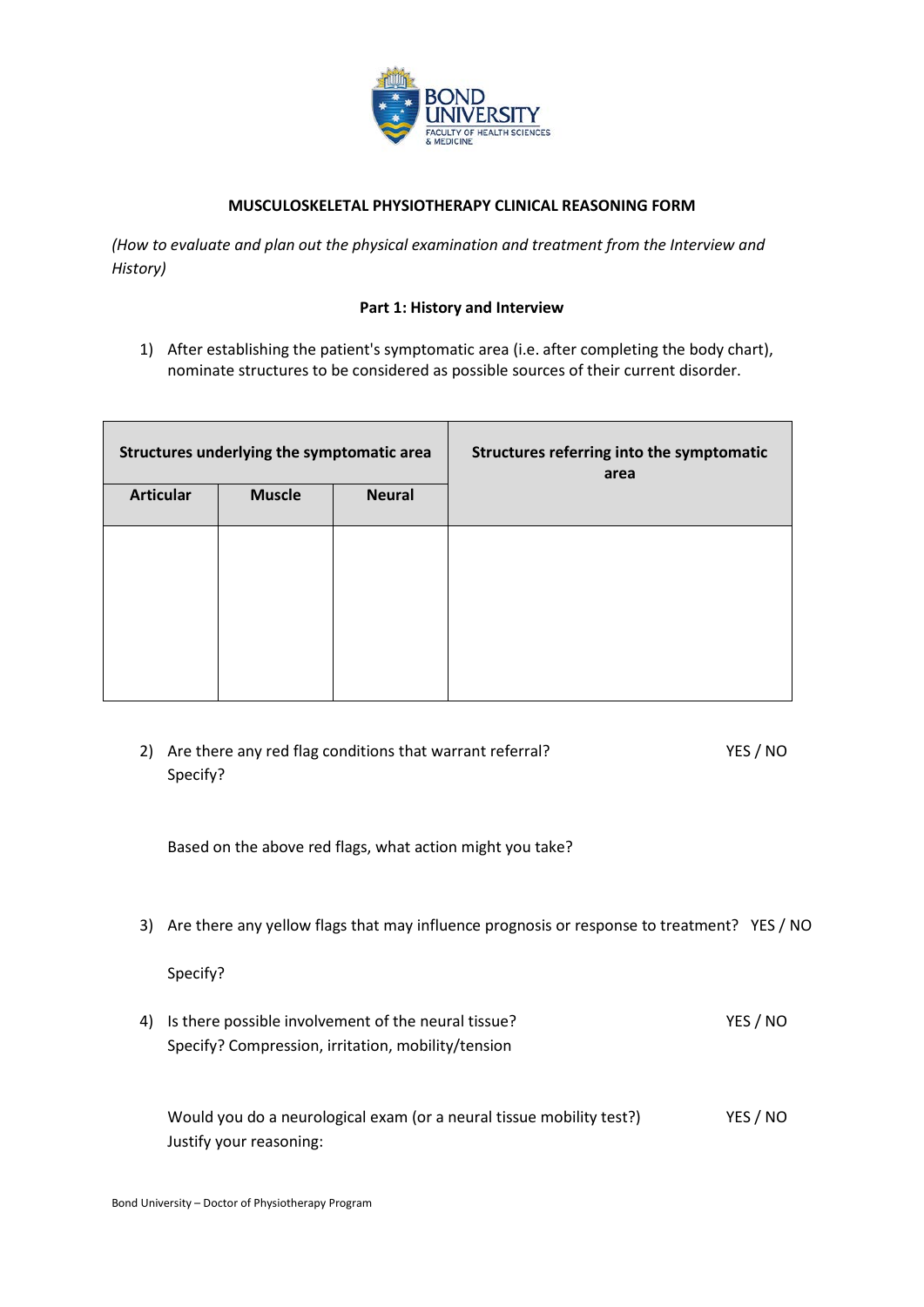

What is the influence of symptoms and pathology on the extent of examination and first treatment?

| Is the pain:                  |                                                 |
|-------------------------------|-------------------------------------------------|
| Severe/moderate/mild?<br>a)   | (VAS rating?)                                   |
| b)<br>Latent?                 | YES / NO                                        |
|                               |                                                 |
|                               |                                                 |
|                               | YES / NO                                        |
| Local symptoms<br>a)          | YES / NO                                        |
| Referred/other symptoms<br>b) | YES / NO                                        |
| Justify your answers:         |                                                 |
|                               | Does the history suggest an irritable disorder? |

- o Activity causing the pain (how quickly is it provoked?)
- o Severity of pain caused?
- o Duration before pain subsides?
- 7) Does the "nature" of the disorder indicate caution? YES / NO Specify:
	- a) Pathology/injury
	- b) Ease of exacerbation of acute pain
- 8) Are there any contraindications to any part of your physical examination? YES / NO Specify:
- 9) Do you predict your physical examination to be:
	- a) Comprehensive
	- b) Comprehensive but ready to modify/limit
	- c) Selective due to severity or irritability of the symptoms?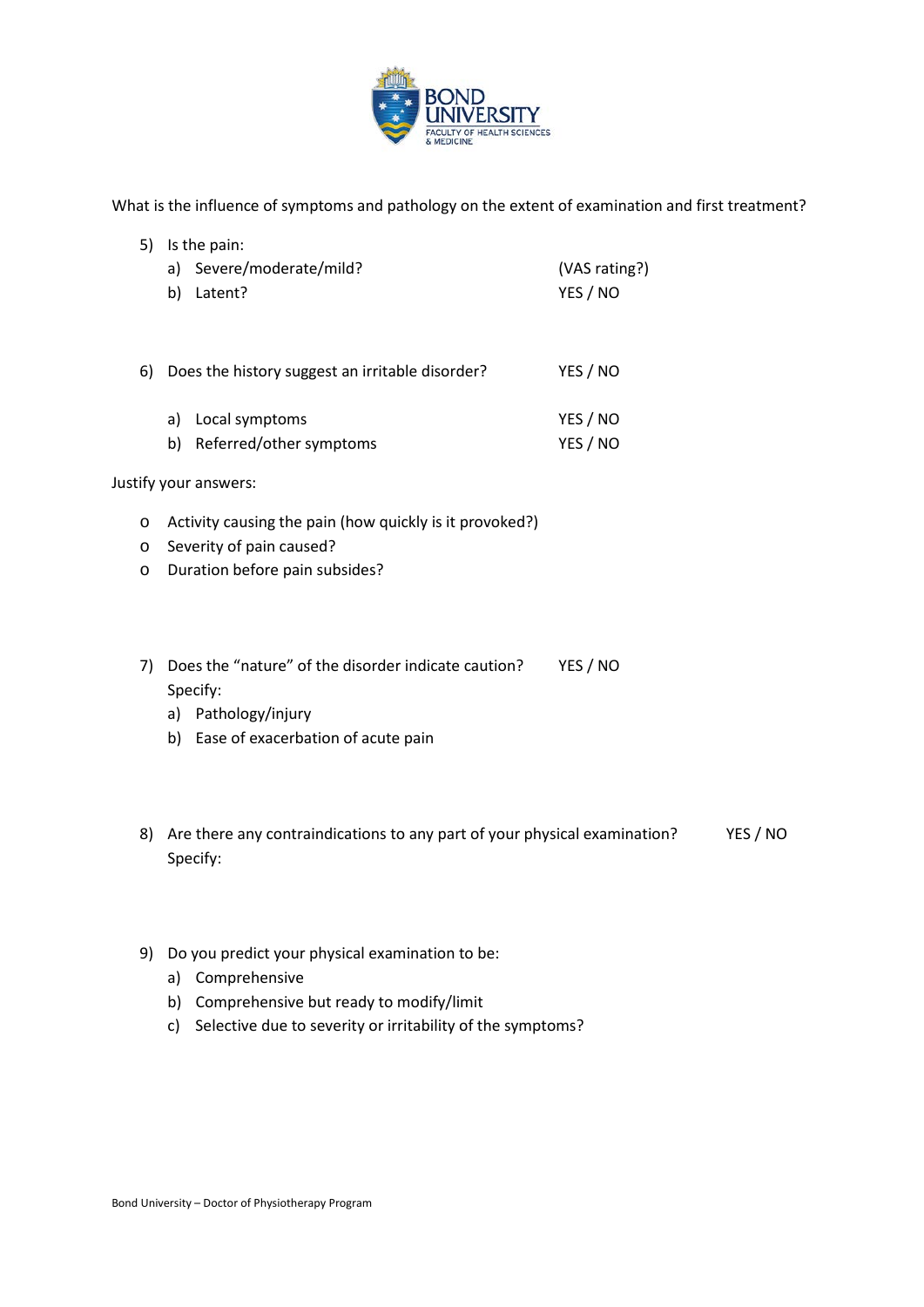

# 10) Associated examination

Nominate any predisposing, contributing or reactive factors likely to be involved in this patient's condition.

Specify:

- o Poor neuromotor control, lack of active stability
- o Poor muscle endurance or strength
- o Joint hypomobility, instability or hypermobility
- o Proprioceptive deficit
- o Postural issues
- o Potential work, home or sporting ergonomic factors
- o Any spinal deformity
- o Any trauma
- o Previous or existing pathology
- o Any other conditions
- 11) What is your provisional hypothesis and what history / physical examination findings support this?

12) Nominate any alternative hypotheses and the history / physical examination findings that would support these.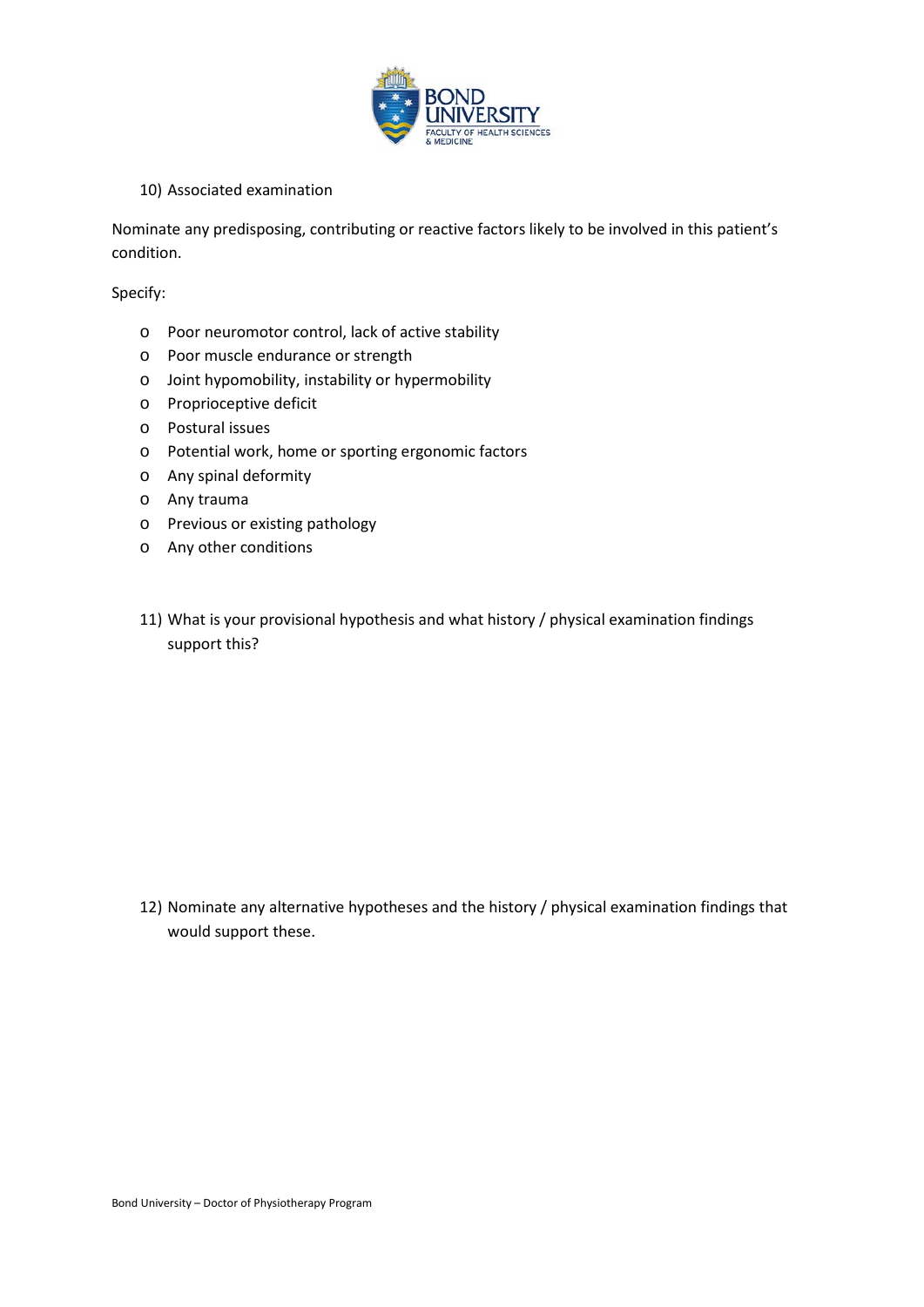

# **Part 2: Planning your Physical Examination**

- o Clearly define what tests you will do to confirm or negate your hypotheses
- o List the examination techniques which you would like to use to test your hypotheses within the irritability of the patient's condition.
- o Bracket any tests that would not be a priority for your first assessment
- o Remember to consider the time available for your assessment

| <b>Functional</b><br><b>Tests</b> | <b>Standing</b> | <b>Sitting</b> | <b>Supine</b> | Sidelying | Prone |
|-----------------------------------|-----------------|----------------|---------------|-----------|-------|
|                                   |                 |                |               |           |       |
|                                   |                 |                |               |           |       |
|                                   |                 |                |               |           |       |
|                                   |                 |                |               |           |       |
|                                   |                 |                |               |           |       |
|                                   |                 |                |               |           |       |

After the physical examination

- i) Nominate your main findings (key asterisk\* signs)
- ii) Do they confirm your provisional diagnostic hypothesis? YES / NO Justify your choice of hypothesis or revised hypothesis